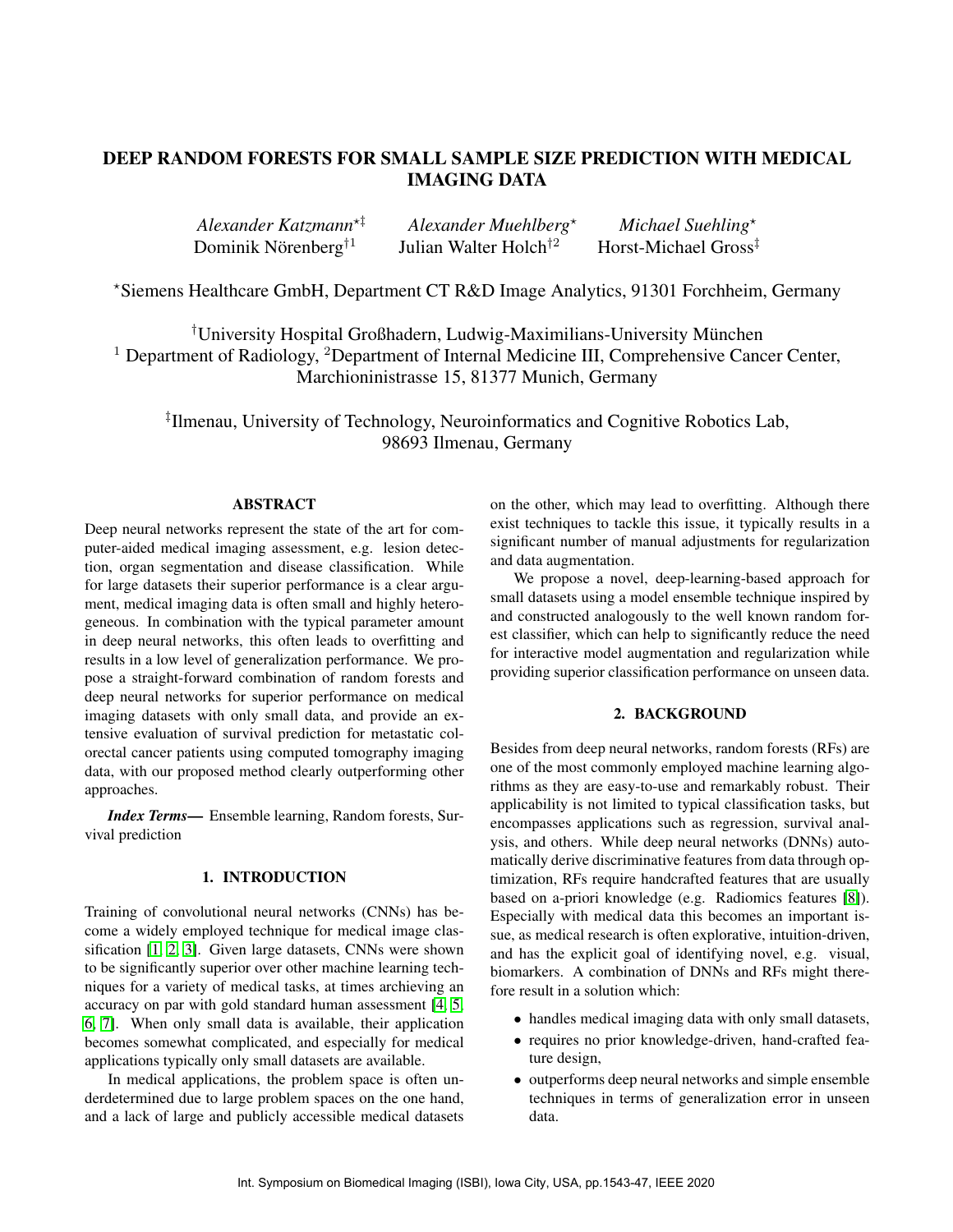

<span id="page-1-3"></span>Fig. 1. Visualization of the architecture of Deep Random Forests. The model consists of several decision trees with DNNs as nodes (yellow), which split the data with the extracted semantic features. The final classification is done either by a leaf classifier (blue) or directly for pure nodes, i.e. nodes of only one class (green/red). Each tree is trained with a bootstrapped subset of the original data. All tree predictions are averaged for classification



<span id="page-1-2"></span>Fig. 2. Visualization of the effects on the bias-variance tradeoff. Combining multiple classifier results by averaging multiple low-bias/high-variance classifiers effectively approaches the point of optimal tradeoff.

We propose such a combination, using well-known priniciples, and demonstrate its applicability to medical image classification with the example of lesion-based one-year survival prediction in patients with metastatic colorectal cancer.

## 3. DEEP RANDOM FORESTS

While we give a basic introduction to the proposed method in Sec. [3.1,](#page-1-0) we describe the concrete training procedure in Sec. [3.2](#page-1-1) and [3.3](#page-2-0) and provide an experimental evaluation in Sec. [4,](#page-2-1) which is discussed in Sec. [5.](#page-3-5)

#### <span id="page-1-0"></span>3.1. Random Forest Classifiers and Deep Ensembles

RFs were introduced in 2001 by Breiman [\[9\]](#page-4-3), while their origins date back to 1995 [\[10\]](#page-4-4) and earlier. Basically, RFs are an ensemble of decision trees where each tree is independently trained on a bootstrapped subset of the training data (i.e. samples drawn with replacement). Trees are correlated only in the way that they are trained with partially common training data, and the original publications explicitely emphasized the

<span id="page-1-4"></span>

|                     | <b>Algorithm 1</b> Deep Random Forest Training       |  |  |  |
|---------------------|------------------------------------------------------|--|--|--|
| 1: for $K$ trees do |                                                      |  |  |  |
| 2:                  | Draw N samples $X_k, Y_k$ from X, Y with replacement |  |  |  |
| 3:                  | Train decision tree $DT(X_k): X_k \to Y_k$ :         |  |  |  |
| 4:                  | Train neural network to solve $X_k \to Y_k$          |  |  |  |
| 5:                  | if $>= 2$ classes $\&$ depth $\leq$ max. depth then  |  |  |  |
| 6:                  | Extract $M =  \Phi(X_k) $ features                   |  |  |  |
| 7:                  | Randomly select $m =  \sqrt{M} $ features            |  |  |  |
| 8:                  | Select split feature and threshold T                 |  |  |  |
| 9:                  | Train subtrees for both subsets (Step 3)             |  |  |  |
| 10:                 | else                                                 |  |  |  |
| 11:                 | Create leaf                                          |  |  |  |

bootstrapping idea behind this methodology [\[9,](#page-4-3) [10\]](#page-4-4). As decision trees tend to overfit the data, RFs aggregate uncorrelated trees, resulting in an effective regularization, that shifts the low-bias/high-variance approximation of a single decision tree towards a low-variance approximation (see Fig. [2\)](#page-1-2).

DNNs are known to generalize better when combined in model ensembles. Recent work on this topic, inside and outside the medical field, mentions various applications of, e.g. horizontal, vertical, and snapshot ensembling methods [\[11,](#page-4-5) [12,](#page-4-6) [13,](#page-4-7) [14\]](#page-4-8). Indeed, it has been shown that the widespread residual networks (ResNets) [\[15\]](#page-4-9) behave comparably to an ensemble of relatively shallow networks [\[16\]](#page-4-10). Furthermore, random forest-like structures can be directly represented within neural networks (Fig. [3\)](#page-2-2). However, with only few exceptions [\[17,](#page-4-11) [18\]](#page-4-12), bootstrapping methods are largely unkown for deep learning (DL), although they have long been proposed for neural networks [\[19,](#page-4-13) [20\]](#page-4-14). While there was research on a direct combination of RFs and DL (most noteworthy *gcForests* [\[21\]](#page-4-15)), previous work shifted away from the basis of neural network by directly employing random-forest-like structures as layers, and was inferior in comparison to current state-of-the-art approaches on some widely available benchmark datasets with more data [\[22,](#page-4-16) [23\]](#page-4-17). Our work, in contrast, is substantially different in the sense that we propose randomized decision tree ensembles, called *Deep Random Forests*, based on complete networks and not randomized layers, without introducing restrictions regarding the actual network architecture.

#### <span id="page-1-1"></span>3.2. Model Architecture

RFs typically consist of decision trees of weak classifiers, that use one or a few features to determine a criterion-based (e.g. Gini coefficient, or entropy) split. We adopt the idea of only using a minor subset of the available features at once, since it acts as a regularization itself, but employ semantic features derived by deep neural networks for splitting. A visualization of the basic architecture can be found in Fig. [1.](#page-1-3) For the construction of Deep Random Forests, we propose Algorithm [1.](#page-1-4) While the training procedure still resembles RFs,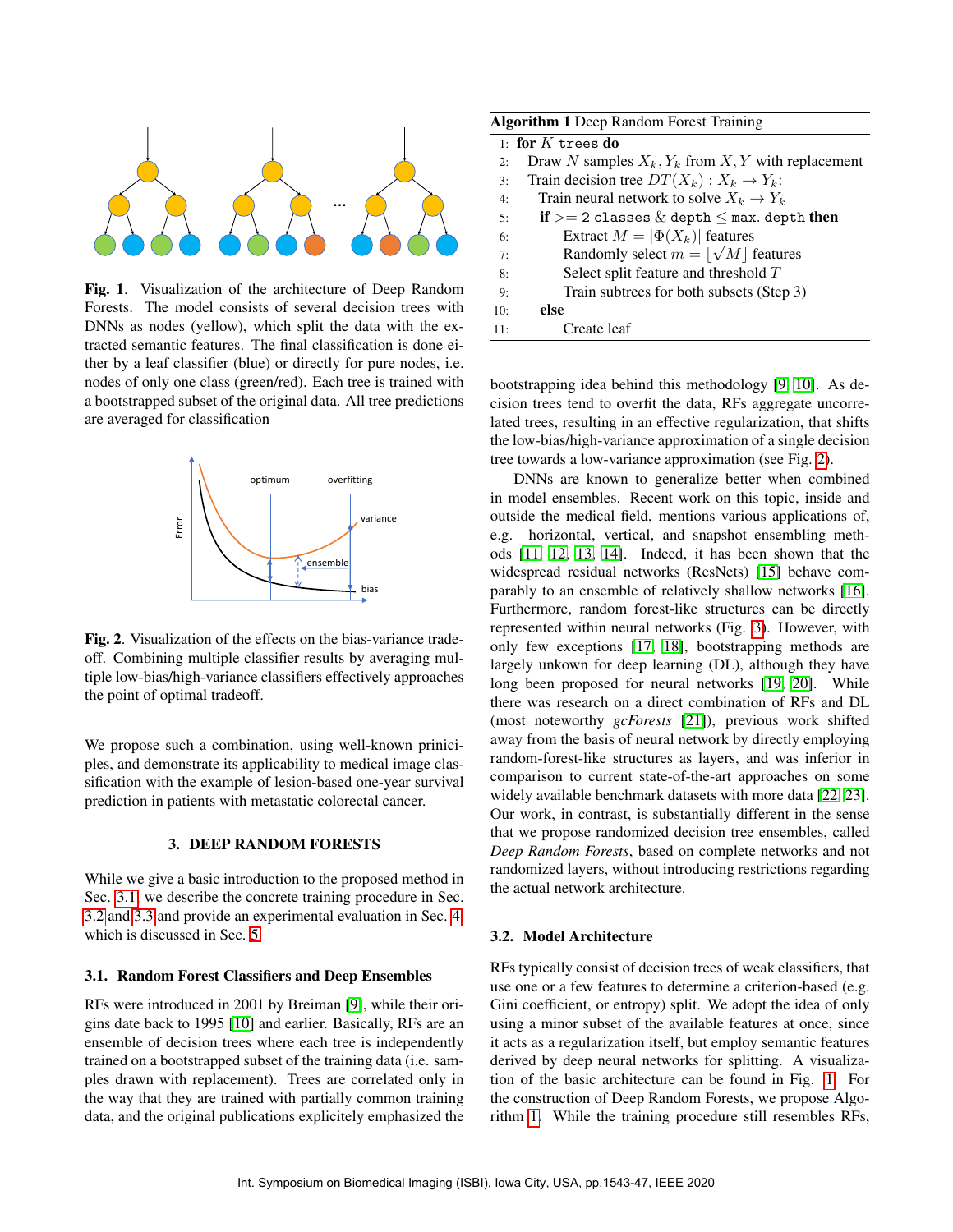each node within Deep Random Forests contains a DNN that has been trained to solve the actual classification task for its particular subset. Finally, the last layer of the DNN is removed and the derived features are used (see Sec. [3.3\)](#page-2-0). In analogy to RFs, each subnode is trained with those samples being most similar, and thus difficult to discriminate, with respect to a specific feature. Since the training set is different for each node, the network is obligated to always learn characteristics that are discriminative within the concrete subset. Formally, inter-cluster variance is used to discriminate easyto-split samples, while intra-cluster variance is maximized to discriminate hard-to-split samples within each subset. To accelerate feature inference, subtree DNNs are initialized with the weights of their respective parent classifier, a technique widely used in neural architecture search (NAS) [\[24,](#page-4-18) [25\]](#page-4-19). For each subtree, the samples are reweighted according to their new class distributions.

## <span id="page-2-0"></span>3.3. DNN Splitting Criterion

As already mentioned in Sec. [3.2,](#page-1-1) first a network D with L layers is trained to solve the classification task  $X_k \to Y_k$  at each node, with  $(X_k, Y_k)$  being the bootstrapped training set of tree  $k$ . The network  $D$  can be interpreted as a concatenation  $D(X_k) = (h_L \circ h_{L-1} \circ \cdots \circ h_1)(X_k)$  of L functions  $h_i: 1 \leq i \leq L$ , where the last layer  $h_L$  is typically the final output activation function. When training  $D$  to solve the classification task, the features at layer  $h_{L-1}$  are optimized to contain information that is discrimative for the concrete sample subset, so that this layer is used for the split creation.

For each sample, M features  $\Phi(X_k) = (h_{L-1} \circ \cdots \circ h_{L-1})$  $(h_1)(X_k)$  with  $|\Phi| = M$  are extracted. Of these,  $m = \lfloor \sqrt{M} \rfloor$ features  $\phi$  are drawn randomly and considered independently for the split. For each feature  $\phi_j$  the optimal threshold  $T_j^*$ for partitioning the set  $(X_k, Y_k)$  is calculated by maximizing the split value  $V_i$  of the feature j.  $V_i$  is calculated by using the Gini coefficient based on the relative class probabilities  $p_i$ within both subsets as:

$$
\sum_{\theta} \frac{\sum_{\alpha=1}^{n_{\theta}} \sum_{\beta=1}^{n_{\theta}} |p_{\alpha}-p_{\beta}|}{2n_{\theta} \sum_{\alpha=1}^{n_{\theta}} p_{\alpha}}
$$
\n
$$
p \in P_{\theta}, \quad P_{\theta} \in \{P(Y_k | \phi_j < T_j), P(Y_k | \phi_j \ge T_j)\}\tag{1}
$$

with relative class probability distributions  $P_{\theta}$  for  $n_{\theta}$  classes in subsets  $\theta$  and features  $\phi_j$  lower than, or greater than or equal to the threshold  $T_j$ , respectively. For each subset, a derived node is trained with the same procedure until the subset is either pure (i.e. consists of samples of only one class; red and green nodes in Fig. [1\)](#page-1-3), or until a specified maximum depth is reached. In the latter case, the classifier output is used for prediction (blue nodes, Fig. [1\)](#page-1-3).



<span id="page-2-2"></span>Fig. 3. Random forest-like structures within neural networks. Positive (black), nearly zero (yellow) and negative (blue) weights are represented by bold (high-magnitude), or dashed lines (low-magnitude). The forests consists of two trees of depth 2 (orange and blue neurons). The output layer consists of a weighted average of the tree outputs, which effectively implements a (non-randomized) forest classifier.

#### 4. EXPERIMENTS

<span id="page-2-1"></span>We have examined our model at different granularities to demonstrate the impact of all components. As baseline, we employed a RF classifier of 1,000 trees trained with a) the maximum lesion diameter (RECIST [\[26\]](#page-4-20)), and b) the Radiomics signature from [\[8\]](#page-4-2). Additionally, we trained c) a vanilla convolutional neural network, d) a complex neural network based on ResNet [\[15\]](#page-4-9), e) a deep decision tree as proposed using ResNets as node classifiers (Deep DT), and f) a Deep Random Forest. All networks were built with 3 blocks (normal/residual convolution), followed by a global average pooling and a softmax output. The blocks were built with 3x3 convolutions, batch normalization and leaky ReLU activation, followed by either max pooling (ConvNet) or strided convolutions (ResNet). Residual blocks were built from 5 convolutional blocks with residual connections. The maximum depth of deep trees was set at 3, ensembles each contained 30 elements, i.e. networks or trees. All metrics were calculated using 10 times 10-fold grouped cross validation, i.e. 100 classifiers per task, with identically varied random seeds using micro-averaging. Confidence intervals were calculated using bootstrapping [\[27\]](#page-4-21) until convergence  $(\epsilon < 10^{-3})$ , significance is reported with  $\alpha = .05$ .

#### 4.1. Metastatic Colorectal Cancer

We used the dataset of [\[28\]](#page-5-0) to predict the one-year survival of patients with metastatic colorectal cancer (mCRC) from single liver metastases computed tomography images (1,282 longitudinal annotations, 885 pos., 397 neg., from 491 lesions and 104 patients). As in the original publication, all lesions were masked and the slice with the largest RECIST diameter was used to predict one-year survival based on a 64x64 image of 80x80mm in world coordinates. Since longitudinal data are not necessarily available in practice, *only one timepoint* was used for prediction to prevent extrapolation.

The results in Tab. [1](#page-3-6) correspond to the above analysis.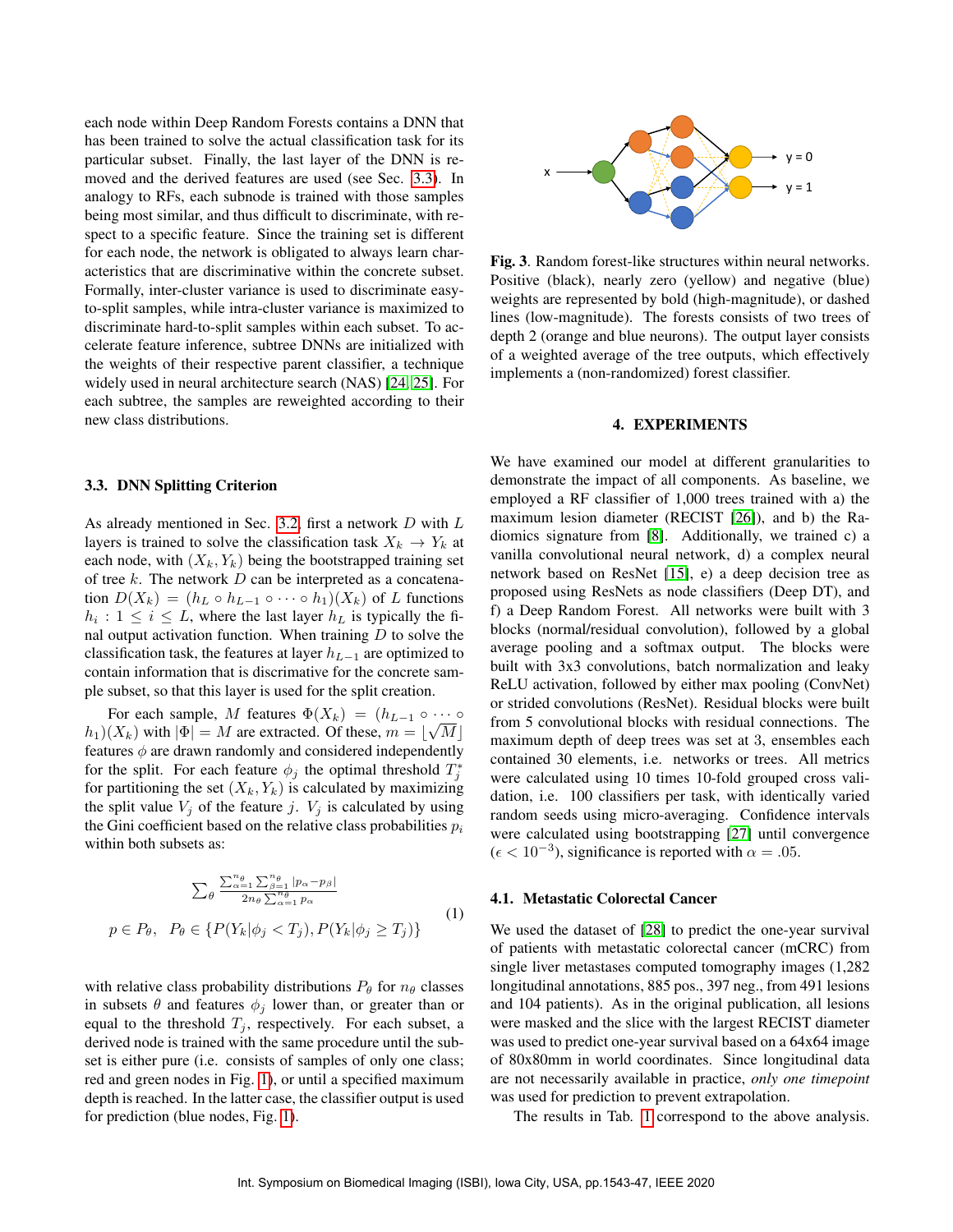|             | Sensitivity              | Specificity             |
|-------------|--------------------------|-------------------------|
| Radiomics   | .563 [.532,.595]         | .509 [.455,.575]        |
| RECIST      | .584 [.557,.613]         | .535 [.480,.591]        |
| ConvNet     | .537 [.507,.567]         | .476 [.427,.527]        |
| ResNet      | .549 [.519,.582]         | .532 [.476,.583]        |
| Deep DT     | .560 [.521,.598]         | .534 [.469,.600]        |
| Deep Forest | <b>.596</b> [.566, .625] | $.555$ [.500,.615]      |
|             | $\phi$ -coefficient      | <b>AUC</b>              |
| Radiomics   | $.063$ $[.003, .122]$    | .556 [.518,.591]        |
| RECIST      | .104 [.048157]           | .562 [.527594]          |
| ConvNet     | $.012$ [ $-.037, .060$ ] | .524 [.492,.555]        |
| ResNet      | .071 [.023,.128]         | .570 [.538,.605]        |
| Deep DT     | .082 [.018,.144]         | .577 [.534,.618]        |
| Deep Forest | $.132$ [.075,.189]       | <b>.610</b> [.574,.647] |
|             |                          |                         |

<span id="page-3-6"></span>Table 1. Results on mCRC dataset, 95% CIs

ResNet outperforms the ConvNet approach, which might be due to the ensemble-like behavior of ResNet ([\[16\]](#page-4-10); see Sec. [3.1\)](#page-1-0). However, due to the problem complexity and the small amount of data, ResNet provides only mediocre results ( $\phi = .071$ ,  $AUC = 57.0\%$ ), and is comparable to the results of RECIST-diameter- or Radiomics-signature-based prediction. The deep decision tree provides a slightly higher AUC (57.7%), although the difference is not significant. The Deep Random Forest outperforms the other approaches in each metric with a  $\phi$ -coefficient of 13.2%, which is significantly higher than the Radiomics  $(t(102) = 2.35, p = .021,$ two-tailed), ConvNet ( $t = 4.5, p = 1.8 \cdot 10^{-5}$ ) and ResNet  $(t = 2.21, p = .029)$  approaches, and an area under the curve of 61.0%, again significantly higher than the RECIST, Radiomics, ConvNet and ResNet approaches  $(t(102)$  =  $2.72/2.93/5.00/2.26, p = .008/.004/2.4 \cdot 10^{-6}/.026).$ 

## 5. DISCUSSION

<span id="page-3-5"></span>As indicated in Sec. [4,](#page-2-1) the application of standard deep learning architectures when having only small datasets is not always possible. Without requiring prior knowledge or handcrafted features, as opposed to classical Radiomics-based approaches, Deep Random Forests outperformed all other tested classifiers in terms of all tested metrics on the given dataset. It is noteworthy that classifying survival based on one single lesion is a rather difficult task. However, given the prevalence of colorectal cancer it can be assumed that deriving even only few additional information can lead to a significantly improved patient wellbeing on the large scale and can therefore be of high clinical value.

Deep Random Forests could provide a highly beneficial, easy-to-use framework for medical image classification, where data is usually sparse and difficult to acquire. Particularly explorative research could benefit from our approach, as it highlights small differences when only a small amount of data is available. Future work should analyze whether the method improves results for large medical image datasets, too.

We plan to analyze the applicability of other splitting criteria, as well as ways to improve the computational effiency. The training was done on an HPC platform and could be done within one week for all runs. Training a single forest using state-of-the-art hardware takes about one day with an RTX 2080 Ti.

While this paper provides an example of a classification task, future work should cover the applicability for other purposes, e.g. medical image segmentation. Variants of RFs have been used for a variety of other uses, with survival regression being of particular interest for medicine. While this topic can not be covered within this paper, an extension of the approach to survival regression could be an interesting topic for future research.

# Acknowledgements

This work has received funding from the German Federal Ministry of Education and Research as part of the PANTHER project under grant agreement no. 13GW0163A.

## 6. REFERENCES

- <span id="page-3-0"></span>[1] Justin Ker, Lipo Wang, Jai Rao, and Tchoyoson Lim, "Deep learning applications in medical image analysis," *Ieee Access*, vol. 6, pp. 9375–9389, 2017.
- <span id="page-3-1"></span>[2] Geert Litjens, Thijs Kooi, Babak Ehteshami Bejnordi, Arnaud Arindra Adiyoso Setio, Francesco Ciompi, Mohsen Ghafoorian, Jeroen Awm Van Der Laak, Bram Van Ginneken, and Clara I Sánchez, "A survey on deep learning in medical image analysis," *Medical image analysis*, vol. 42, pp. 60–88, 2017.
- <span id="page-3-2"></span>[3] Andreas Maier, Christopher Syben, Tobias Lasser, and Christian Riess, "A gentle introduction to deep learning in medical image processing," *Zeitschrift fur Medizinis- ¨ che Physik*, vol. 29, no. 2, pp. 86–101, 2019.
- <span id="page-3-3"></span>[4] Anton S Becker, Michael Mueller, Elina Stoffel, Magda Marcon, Soleen Ghafoor, and Andreas Boss, "Classification of breast cancer in ultrasound imaging using a generic deep learning analysis software: a pilot study," *The British journal of radiology*, vol. 91, no. xxxx, pp. 20170576, 2018.
- <span id="page-3-4"></span>[5] Babak Ehteshami Bejnordi, Mitko Veta, Paul Johannes Van Diest, Bram Van Ginneken, Nico Karssemeijer, Geert Litjens, Jeroen AWM Van Der Laak, Meyke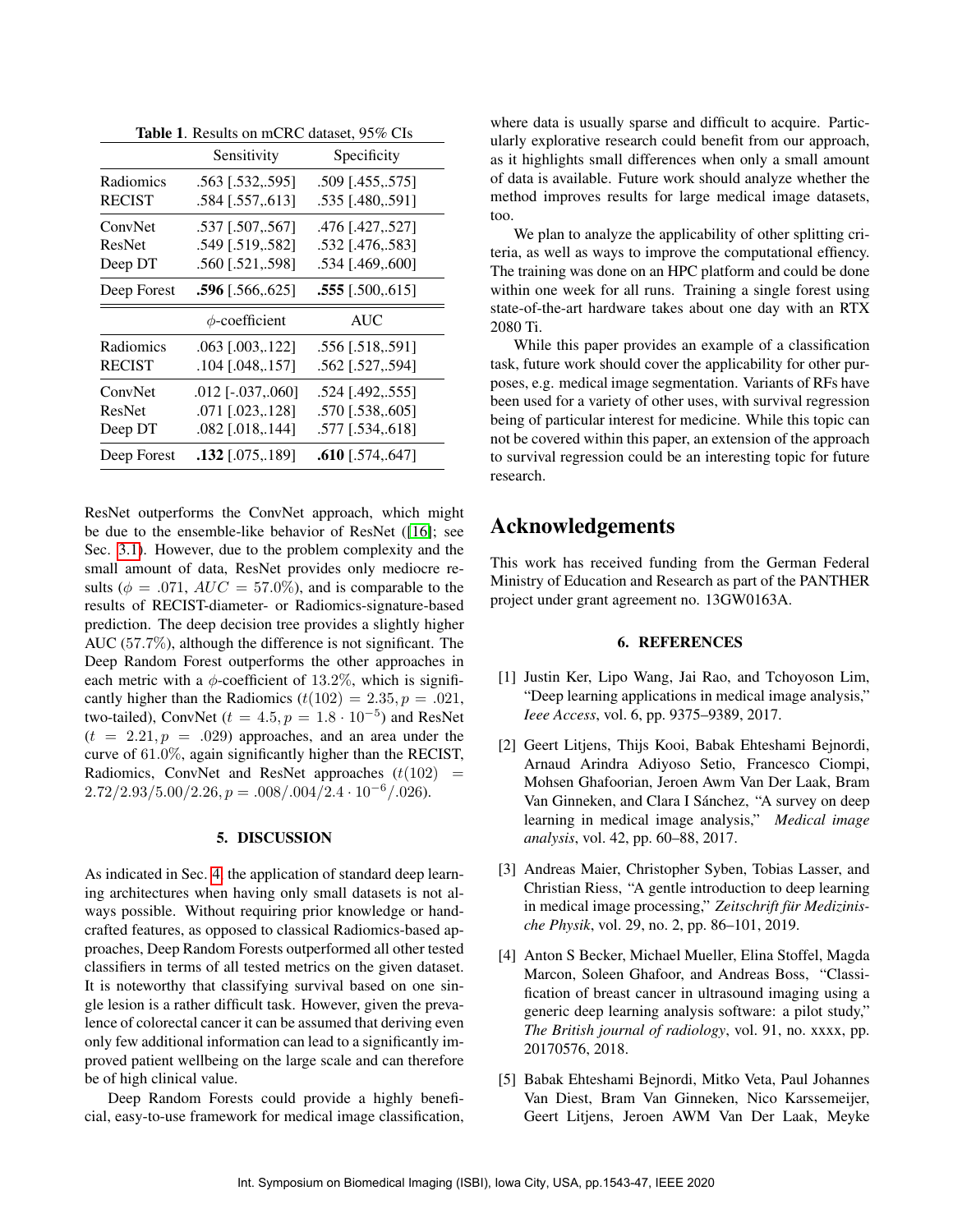Hermsen, Quirine F Manson, Maschenka Balkenhol, et al., "Diagnostic assessment of deep learning algorithms for detection of lymph node metastases in women with breast cancer," *Jama*, vol. 318, no. 22, pp. 2199– 2210, 2017.

- <span id="page-4-0"></span>[6] Titus J Brinker, Achim Hekler, Alexander H Enk, Joachim Klode, Axel Hauschild, Carola Berking, Bastian Schilling, Sebastian Haferkamp, Dirk Schadendorf, Tim Holland-Letz, et al., "Deep learning outperformed 136 of 157 dermatologists in a head-to-head dermoscopic melanoma image classification task," *European Journal of Cancer*, vol. 113, pp. 47–54, 2019.
- <span id="page-4-1"></span>[7] Andre Esteva, Brett Kuprel, Roberto A Novoa, Justin Ko, Susan M Swetter, Helen M Blau, and Sebastian Thrun, "Dermatologist-level classification of skin cancer with deep neural networks," *Nature*, vol. 542, no. 7639, pp. 115, 2017.
- <span id="page-4-2"></span>[8] Hugo JWL Aerts, Emmanuel Rios Velazquez, Ralph TH Leijenaar, Chintan Parmar, Patrick Grossmann, Sara Carvalho, Johan Bussink, René Monshouwer, Benjamin Haibe-Kains, Derek Rietveld, et al., "Decoding tumour phenotype by noninvasive imaging using a quantitative radiomics approach," *Nature communications*, vol. 5, pp. 4006, 2014.
- <span id="page-4-3"></span>[9] Leo Breiman, "Random forests," *Machine learning*, vol. 45, no. 1, pp. 5–32, 2001.
- <span id="page-4-4"></span>[10] Tin Kam Ho, "Random decision forests," in *Proceedings of 3rd international conference on document analysis and recognition*. IEEE, 1995, vol. 1, pp. 278–282.
- <span id="page-4-5"></span>[11] Noel CF Codella, Q-B Nguyen, Sharath Pankanti, DA Gutman, Brian Helba, AC Halpern, and John R Smith, "Deep learning ensembles for melanoma recognition in dermoscopy images," *IBM Journal of Research and Development*, vol. 61, no. 4/5, pp. 5–1, 2017.
- <span id="page-4-6"></span>[12] Gao Huang, Yixuan Li, Geoff Pleiss, Zhuang Liu, John E Hopcroft, and Kilian Q Weinberger, "Snapshot ensembles: Train 1, get m for free," *arXiv preprint arXiv:1704.00109*, 2017.
- <span id="page-4-7"></span>[13] Ashnil Kumar, Jinman Kim, David Lyndon, Michael Fulham, and Dagan Feng, "An ensemble of fine-tuned convolutional neural networks for medical image classification," *IEEE journal of biomedical and health informatics*, vol. 21, no. 1, pp. 31–40, 2016.
- <span id="page-4-8"></span>[14] Jingjing Xie, Bing Xu, and Zhang Chuang, "Horizontal and vertical ensemble with deep representation for classification," *arXiv preprint arXiv:1306.2759*, 2013.
- <span id="page-4-9"></span>[15] Kaiming He, Xiangyu Zhang, Shaoqing Ren, and Jian Sun, "Deep residual learning for image recognition," in

*Proceedings of the IEEE conference on computer vision and pattern recognition*, 2016, pp. 770–778.

- <span id="page-4-10"></span>[16] Andreas Veit, Michael J Wilber, and Serge Belongie, "Residual networks behave like ensembles of relatively shallow networks," in *Advances in neural information processing systems*, 2016, pp. 550–558.
- <span id="page-4-11"></span>[17] Jürgen Franke and Michael H Neumann, "Bootstrapping neural networks," *Neural computation*, vol. 12, no. 8, pp. 1929–1949, 2000.
- <span id="page-4-12"></span>[18] Scott Reed, Honglak Lee, Dragomir Anguelov, Christian Szegedy, Dumitru Erhan, and Andrew Rabinovich, "Training deep neural networks on noisy labels with bootstrapping," *arXiv preprint arXiv:1412.6596*, 2014.
- <span id="page-4-13"></span>[19] Zhi-Hua Zhou, Yuan Jiang, Yu-Bin Yang, and Shi-Fu Chen, "Lung cancer cell identification based on artificial neural network ensembles," *Artificial Intelligence in Medicine*, vol. 24, no. 1, pp. 25–36, 2002.
- <span id="page-4-14"></span>[20] Zhi-Hua Zhou, Jianxin Wu, and Wei Tang, "Ensembling neural networks: many could be better than all," *Artificial intelligence*, vol. 137, no. 1-2, pp. 239–263, 2002.
- <span id="page-4-15"></span>[21] Zhi-Hua Zhou and Ji Feng, "Deep forest," *arXiv preprint arXiv:1702.08835*, 2017.
- <span id="page-4-16"></span>[22] Kevin Miller, Chris Hettinger, Jeffrey Humpherys, Tyler Jarvis, and David Kartchner, "Forward thinking: Building deep random forests," *arXiv preprint arXiv:1705.07366*, 2017.
- <span id="page-4-17"></span>[23] Lev V Utkin and Mikhail A Ryabinin, "A siamese deep forest," *Knowledge-Based Systems*, vol. 139, pp. 13–22, 2018.
- <span id="page-4-18"></span>[24] Thomas Elsken, Jan Hendrik Metzen, and Frank Hutter, "Neural architecture search: A survey," *arXiv preprint arXiv:1808.05377*, 2018.
- <span id="page-4-19"></span>[25] Esteban Real, Sherry Moore, Andrew Selle, Saurabh Saxena, Yutaka Leon Suematsu, Jie Tan, Quoc V Le, and Alexey Kurakin, "Large-scale evolution of image classifiers," in *Proceedings of the 34th International Conference on Machine Learning-Volume 70*. JMLR. org, 2017, pp. 2902–2911.
- <span id="page-4-20"></span>[26] Elizabeth A Eisenhauer, Patrick Therasse, Jan Bogaerts, Lawrence H Schwartz, D Sargent, Robert Ford, Janet Dancey, S Arbuck, Steve Gwyther, Margaret Mooney, et al., "New response evaluation criteria in solid tumours: revised recist guideline (version 1.1)," *European journal of cancer*, vol. 45, no. 2, pp. 228–247, 2009.
- <span id="page-4-21"></span>[27] Bradley Efron and Robert Tibshirani, "Bootstrap methods for standard errors, confidence intervals, and other measures of statistical accuracy," *Statistical science*, pp. 54–75, 1986.